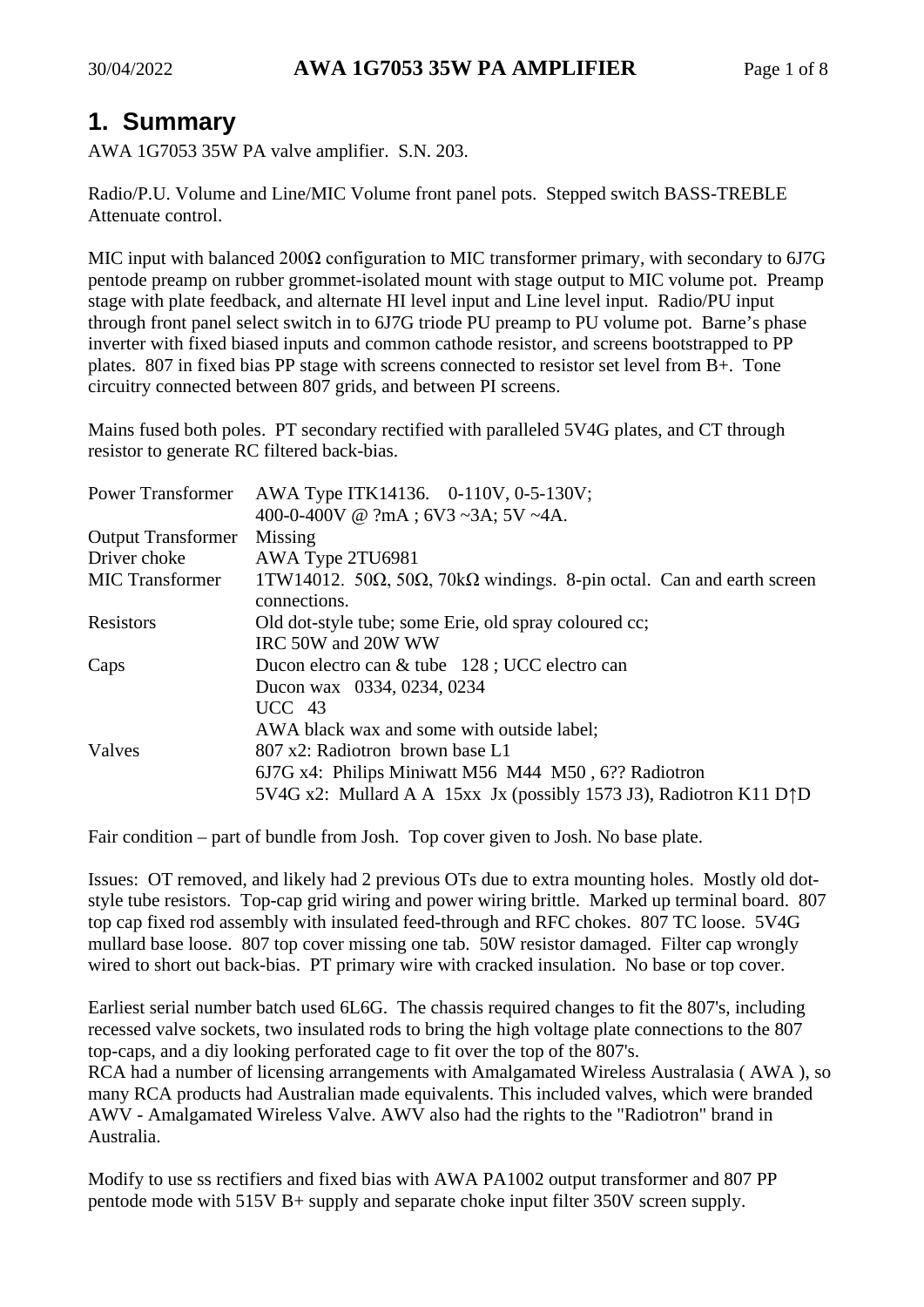### 30/04/2022 **AWA 1G7053 35W PA AMPLIFIER** Page 2 of 8



### **2. Measurements**

PT primary: 0, 110V (3R2) ; 0, 5V, 130V (3R7) PT secondary: 400-0-400V (55+58R) Windings megger > 100-200M Primary magnetising current ~89mA at 237Vac

Input transformer 1TW14012. See[-other AWA](https://www.dalmura.com.au/static/AWA%201G8241.pdf) 

Output stage grid choke 2TU6981 - 800 + 830 DCR Impedance plots indicate each half winding has ~410-460H (at 100Hz), and ~600Hz first resonance with ~240pF shunt, followed by resonances at ~16kHz and 30kHz.

807 anode RFCs - Impedance plot shows ~ 5.2 to 5.5uH at 100Hz to 60kHz with 0.5Ω DCR.

150Ω 20W IRC has ~65uH series inductance.

### *2.1 Modified amp*

807 pair selected for nominal balance of 42-43mA idle cathode current with -32.5V fixed bias.

16Ω load clean 1kHz sinewave to 25Vrms (40W), with VS1=493V, VS2=330V and 38+38mA cathode currents for 240Vac mains. Gross square waveform overload to 34Vrms (72W) with mains current 0.71A.

40W clean with 40mVrms input and Pres=CW; 67mVrms and Pres=CCW; mains current 0.56A

Metal shields on glass 6J7's suppress some higher 50Hz harmonics.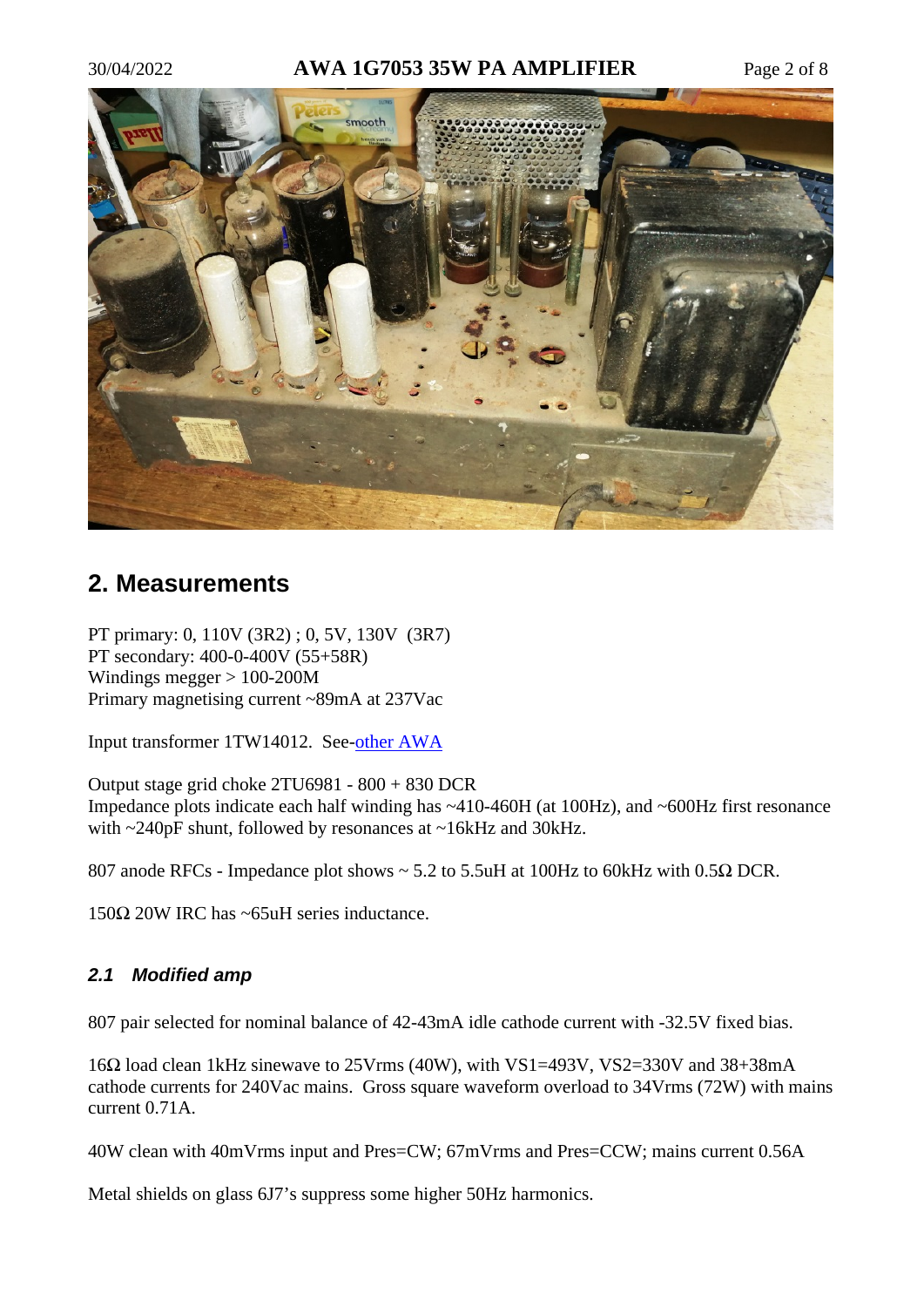50Hz dominant hum of 28mVrms (60dB below clip level). Output stage cathode currents are pretty balanced. OPT is pretty close to PT but turned 90deg to minimise coupling – a steel shield may be appropriate.

- related to output stage grid choke resonance at 42Hz.
- Lowered to  $12 \text{mV}$ rms when resonance pushed to  $\langle 10 \text{Hz} \rangle$  with  $470 \text{nF} + 22 \text{nF}$

Frequency response shows LF extended more than expected – an expected -3dB roll-off by 100Hz and slowly falling to 50-60Hz - but a 2dB peak at 33Hz before final 30dB/octave fall – likely due to output stage grid choke (640H-22nF has 42Hz resonance). HF roll-off as expected with -3dB at circa 12kHz and smooth roll-off out to circa 70kHz.

- Choke model is circa  $600H/500k\Omega$  at  $40Hz$
- Lower Q of resonance by shunting choke halves with circa 1MΩ
	- o Dampens 40Hz peaking to flat
- Increase 22nF to 122nF
	- o Lowers resonance to ~15Hz and allows RC roll off to get to -15dB
- Shunt 22nF with 120k, and add series 470nF
	- o to lower 35Hz resonance down to under 5Hz. Best approach.
- Add 4-6dB of global feedback and see if ok as an option to suppress hum.

Presonance circuit operation showed up a +6dB 30kHz peak in the full CCW pot position – no issue in the audio band.

- Instability assessment with no load showed up a  $+25dB$  15kHz peak in the full CCW position, and a broader +25dB 3.3kHz peak in the full CW position. Effectively the same response with a 220nF only load.
- Effectively no dampening or change in frequency response and peaks when a 100k 82pF RC was across the choke halves.
- A ~6dB peak at 10Hz was present.

No dominant pole within GNF loop, so:

- Adding 33pF shunt across PI outputs drops -3dB at 10kHz, and -6dB at 20kHz.
- 16kHz resonance from grid choke half-winding shunt capacitance (~200pF) resonating with its leakage inductance (a few hundred mH), where impedance drops back to nearly 15kohm.
	- o A shunt RC across each half winding with approx. 10kHz corner frequency (160pF) and  $100k\Omega$  may dampen the 16kHz resonance and the following 30kHz resonance.

### **3. General comments.**

Output stage grid choke provides dc grid leak with low 800Ω series resistance, and provides a reasonably high impedance (300kΩ at 100Hz) to not significantly load the driver stage in the audio range (807 max grid leak of 100kΩ for fixed bias). The driver stage coupling cap and grid choke introduce a low frequency resonance at circa 15Hz (for 400H and 250nF), and the impedance of the choke starts to fall above 1kHz and likely introduces a roll off beyond about 5kHz, with noticeable higher frequency resonances as indicated by the choke impedance plot. This would be a difficult frequency response if the amp included feedback.

6V heater loading:  $0.9 \text{ x}^2 + 0.3 \text{ x}^2 = 3.0 \text{ A}$ 

PSUD2 indicates B+ of 435V at  $56+56+30 = 140$  mA load, minus about 30Vav across the  $150\Omega$ back-bias resistor (GZ34 used to emulate 5V4G parallel plates, and measured winding resistances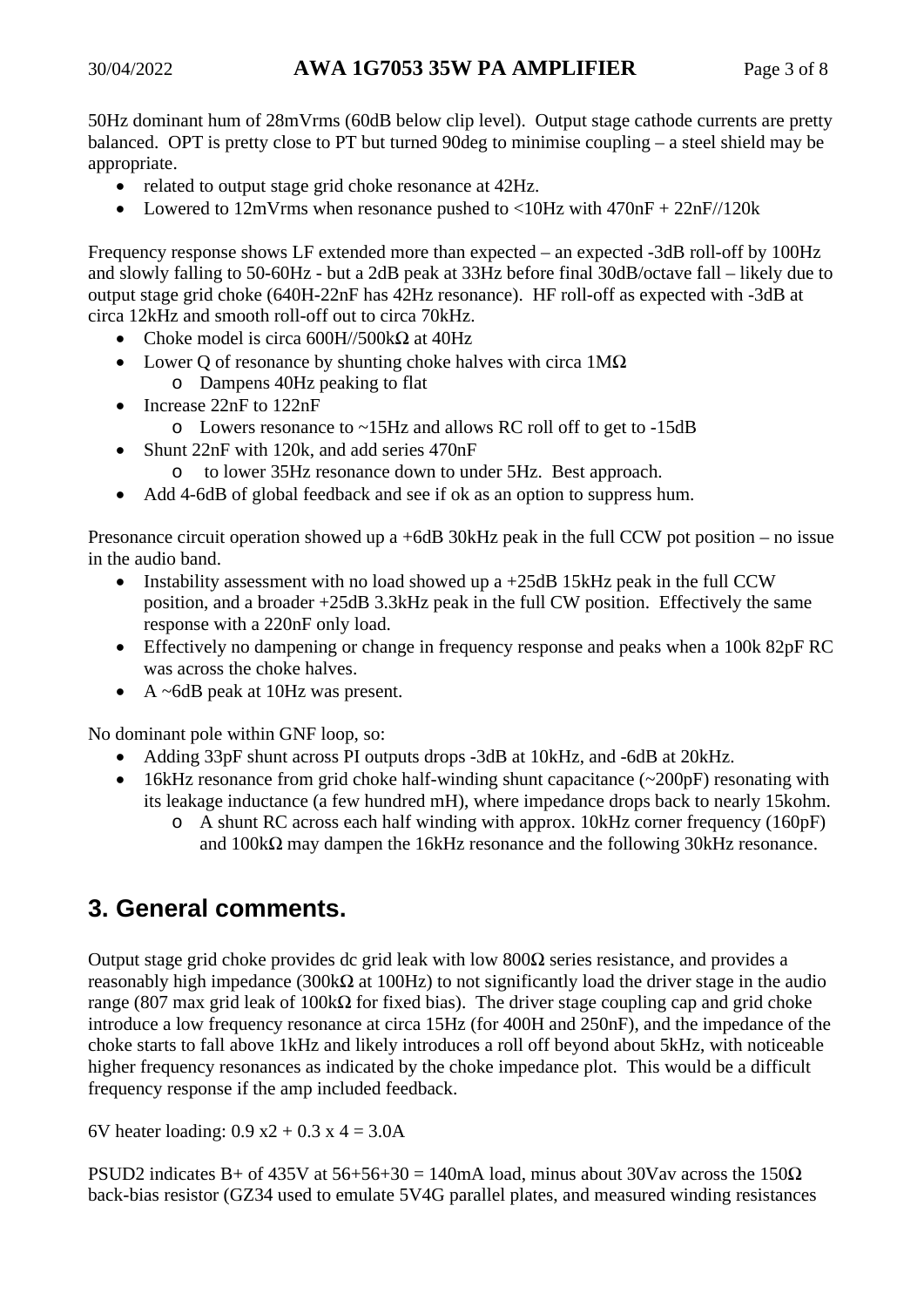### 30/04/2022 **AWA 1G7053 35W PA AMPLIFIER** Page 4 of 8

increased by 47//47 to 93 $\Omega$ ). The screen voltage is not well defined, although the tap position on the 50W resistor indicates a voltage of circa 300-350V, and the 15k adds about 30mA load. The 807 datasheet indicates a 400V PP setup with 300V screen would use 56+56mA idle with a 30V fixed bias for a 36W audio output into 6k8 primary impedance.

# **4. Modification options**

Layout of parts:

- Swap front panel radio/PU switch for guitar input isolated socket.
- Swap Bass-treble switch for Presonance pot.

Frequency response:

- Input stage -3dB at 100Hz and 22kHz with pot at min. HF corner reduces to 14kHz with pot at max.
- Input and  $2<sup>nd</sup>$  stage -3dB at 120Hz and 18kHz with input pot at  $1/3<sup>rd</sup>$ .
- Input,  $2<sup>nd</sup>$  and PI stage -3dB at 150Hz. Gain x6.3 for V4 and x6.5 for V3 after anode resistor adjusted.
- PI and output stages with +6dB feedback: feedback extends LF response more than required but feedback reduces below about 120Hz. No concern seen.
	- o Presonance control variation with no load can cause peaking in the audio range, but phase shift is not excessive, so no concern.

Monitoring octal:

- VS1/100 reads bout 2V high on meter assembly [4k7//10k]
- VS2/100 reads within 1V on meter assembly [4k7//8k2]
- Meter assembly loads the octal voltage by about 1.5V at 350V.

Output transformer:

- AWA 52483 -1 (spare from PA1002BY)  $50W$ , 6k PP, 12R
	- o 16R speaker increases 6k to 8k PP
	- o Test both orientations for coupling level from energised PT
	- o Height and footprint and mounting ok
- Likely to get >40W if using ss rectifier, and using alternative to back-bias
- OT orientation for least coupling to PT measured OT terminals pointing to PT OT with longest edge as height.
- Use existing chassis holes. Add mounting and cable holes in U bracket to align. Remove unused captive nuts from U bracket.

5650Ω PP split primary (anode and cathode loading windings) for 12.0Ω secondary. Primary DC resistance: 80+80Ω

8 output winding sections in 4 groups of 2. All groups in parallel (each group is series connection)  $= 12$  ohm loading. Terminals 1-2-3 are 5+5 turns. Terminals 4-5-6 are 2+8 turns. Terminals 7-8-9 are 8+2 turns. Terminals 10-11-12 are 5+5 turns.

Turns ratios: 56-56-56-56 / 5-5,2-8,2-8,5-5

Feedback winding is nominal  $1360Ω$  winding.

Output stage:

- Ss rectifier with cap input can give  $500V B+ (560V)$  initial 1W 300k).
- Separate ss or tube rectifier with choke input can give nominal 360V screen supply.
- Any fuse would need to take out both B+ and screen supplies together. No issue if screen supply start-up is delayed.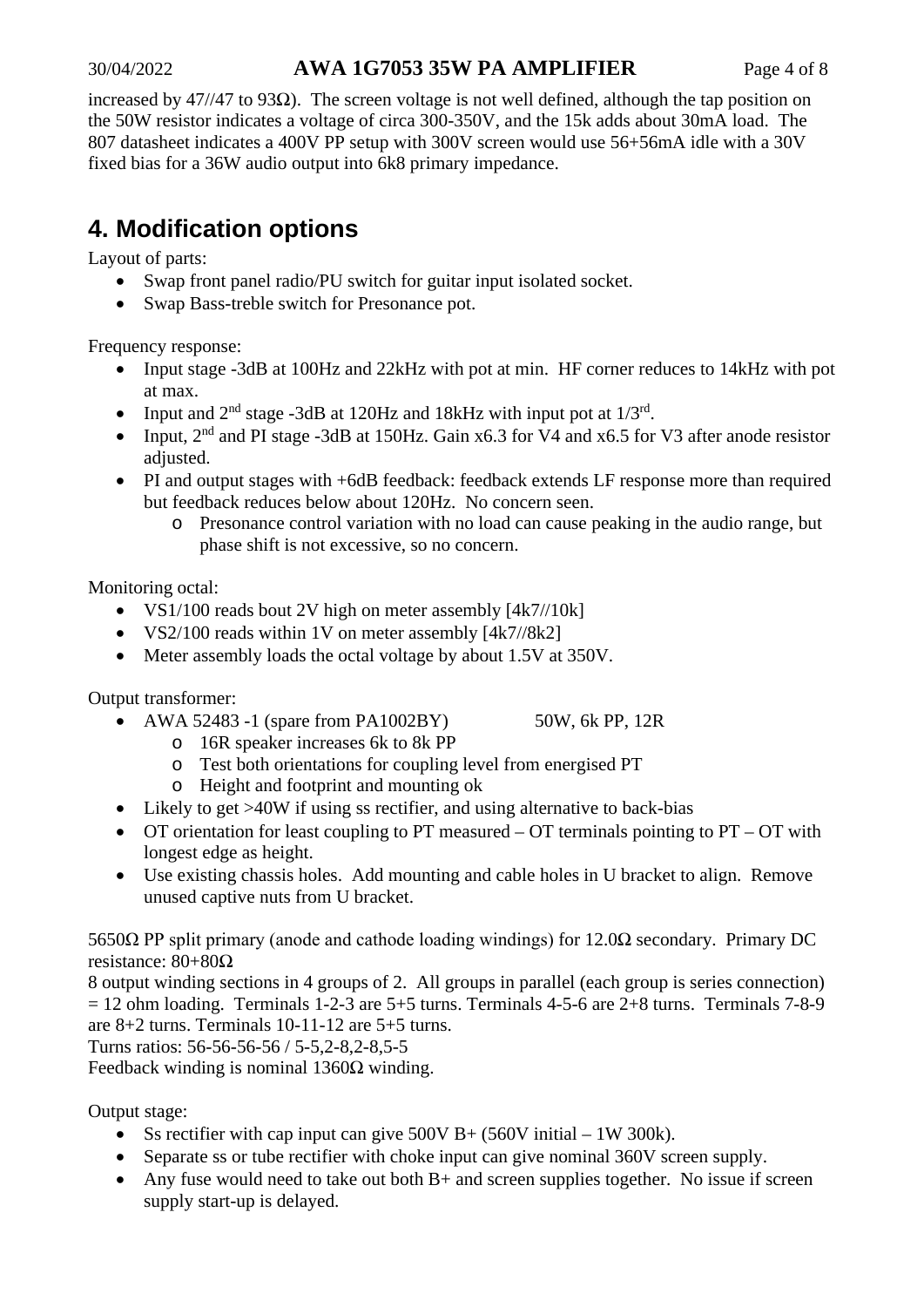PI stage:

- Use long-tailed pair  $(2x 6J7G)$
- Need to keep coupling cap to output stage reasonably high due to grid leak choke
- Need up to 70Vpp drive
- Don't exceed 250V idle from anode to cathode
- Don't exceed 90V from cathode to ground unless heater is elevated.
- Keep grid leak below 1 Meg.
- Assume VS3~350V, and tail voltage is 42V and bias is 2.2mA per triode, and use 56k anode loads. Idle bias of pair is about 4.2mA at 1k8 (7.5V), and anode voltage swing should be capable of swinging at least 100Vpk.

Bias supply:

- Use 5V secondary with redundant step-up modules (with LED indicators) or relay protection
	- o XL6009 limited to 40V by diode may be a bit low for >300V screen and moderate bias current.
	- o Relay protection using current through optomos led to drive a 12Vdc relay on rectified 5Vac.

Power supply fusing:

1.25A primary side fuse used – measured idle current is 0.37A at 240Vac, so could bring down to 800mA T.

PSUD2 can't simulate both rectified outputs at once, so they are separately assessed for CT rms current and then added.

- VS1 with 50mA per tube (25W plate diss) is 515V minus  $(80+10)*.05=5V$ .
- VS2 with 20mA is 400V.

IEC60127-2 0.25A T fuse chosen, as 807's likely run cooler.

| <b>Simulate period in PSUD2</b>            | 20 <sub>ms</sub> | <b>150ms</b>   | 600ms      | continuous      |
|--------------------------------------------|------------------|----------------|------------|-----------------|
| Simulated RMS current                      | $1.90 + 0.27A$   | $0.81 + 0.21A$ | 0.42+0.10A | $0.22 + 0.027A$ |
| Multiplier (based on 0.25A fuse rating)    | 8.7              | 4.1            | 2.1        | 1.0             |
| IEC60127-2 Time-lag T min limit multiplier | 10               |                | 2.75       |                 |

B+ distribution:

- VS2 B + load =  $10+1.3+4.2+4.6 = 20.1 \text{mA}$  (400V 20k)
- Output stage screens VS2 400V  $5+5=10$ mA,  $400/300$ k=1.3mA
- PI stage VS3 350V 4.2mA  $45V/(4.2+4.6)$ mA = 4k7
- $2<sup>nd</sup> stage triode VS4 300V 1.4mA$  50V/(1.4+3.2)mA = 10k
- Input stage VS5 250V 1.2mA  $50V/(1.2+2)mA = 15k$

Elevation 250V /112k = 2mA  $12/112 \times 250 = 27V$ 

No load current =  $1.3 + 400V/141k = 4.1mA$  (98kohm).

With VS2 loaded by 45k, the initial rise gets to  $\sim$  450V at 10mA. 300k load = 1.5mA (0.7W).

- 8.5mA through  $4k7 = 40V$  drop with  $410V$  Zener across VS3 titch high but ok.
- 8.5mA through  $10k = 85V$  with  $325V$  Zener across  $VS4 ok$ .  $2x150V + 24V = 324V$  zener

Resistor loading of  $VS4 = 127k$  draws 2.5mA. 6mA through each series Zener gives 0.9W max through 150V Zener.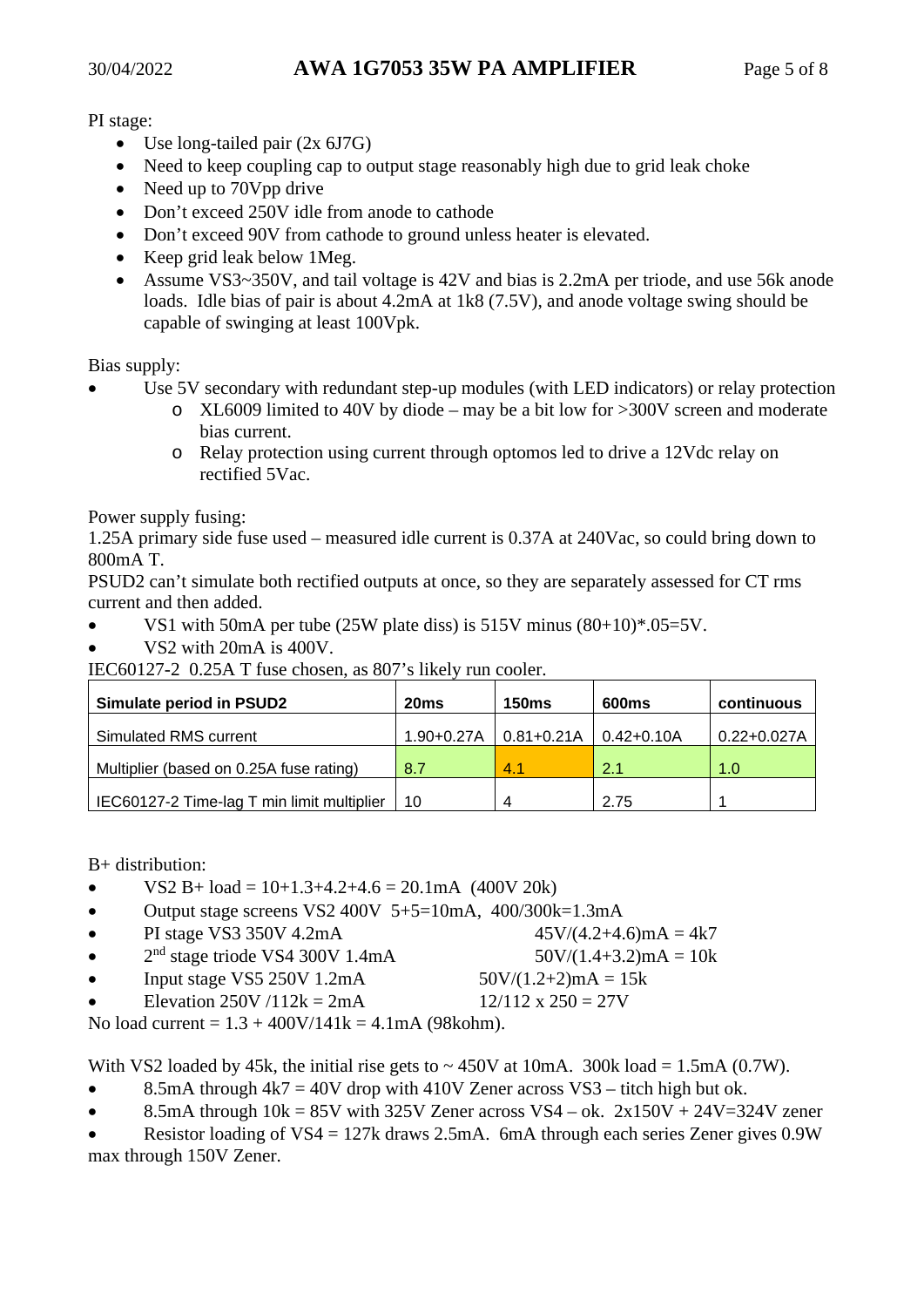#### 30/04/2022 **AWA 1G7053 35W PA AMPLIFIER** Page 6 of 8

With VS2 loaded by 32k, the initial rise gets to  $\sim$  430V at 14mA. 300k load = 1.4mA.

- 13mA through  $4k7 = 61V$  drop (0.8W) with 370V Zener across VS3 ok. 15x24V = 360V
- 13mA through  $10k = 130V$  (1.7W) with 240V Zener across VS4 too low.

Resistor loading of  $VSS = 137k$  draws 2.7mA. 10mA through each series Zener gives 1.5W max through 150V Zener.



8kPP, so 4k loadline class A, and 2k loadline class B. Graph curves based on 300V screen, so a slightly higher screen voltage level should still allow ok loadline placement for 8k PP.

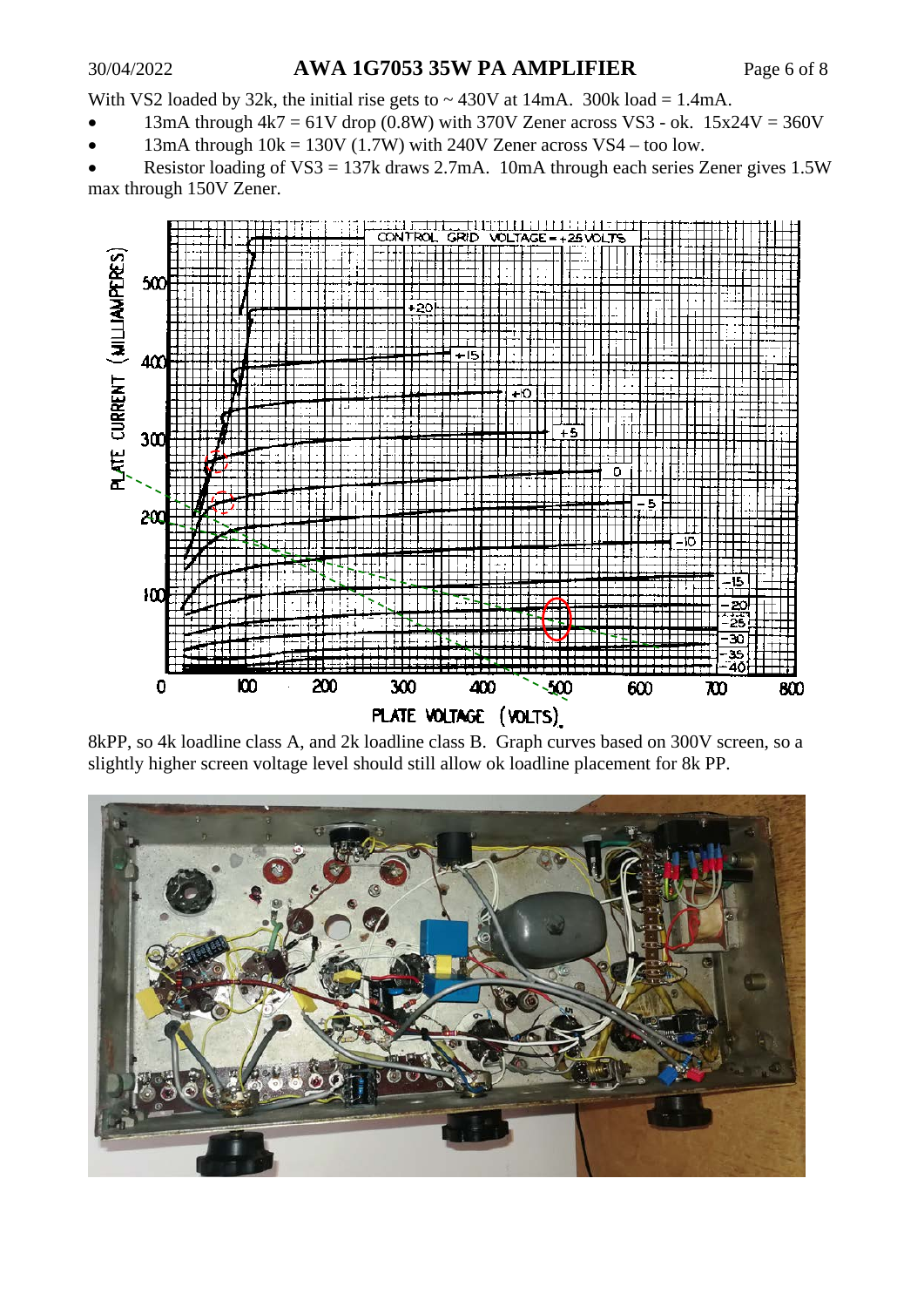

PI stage 6J7

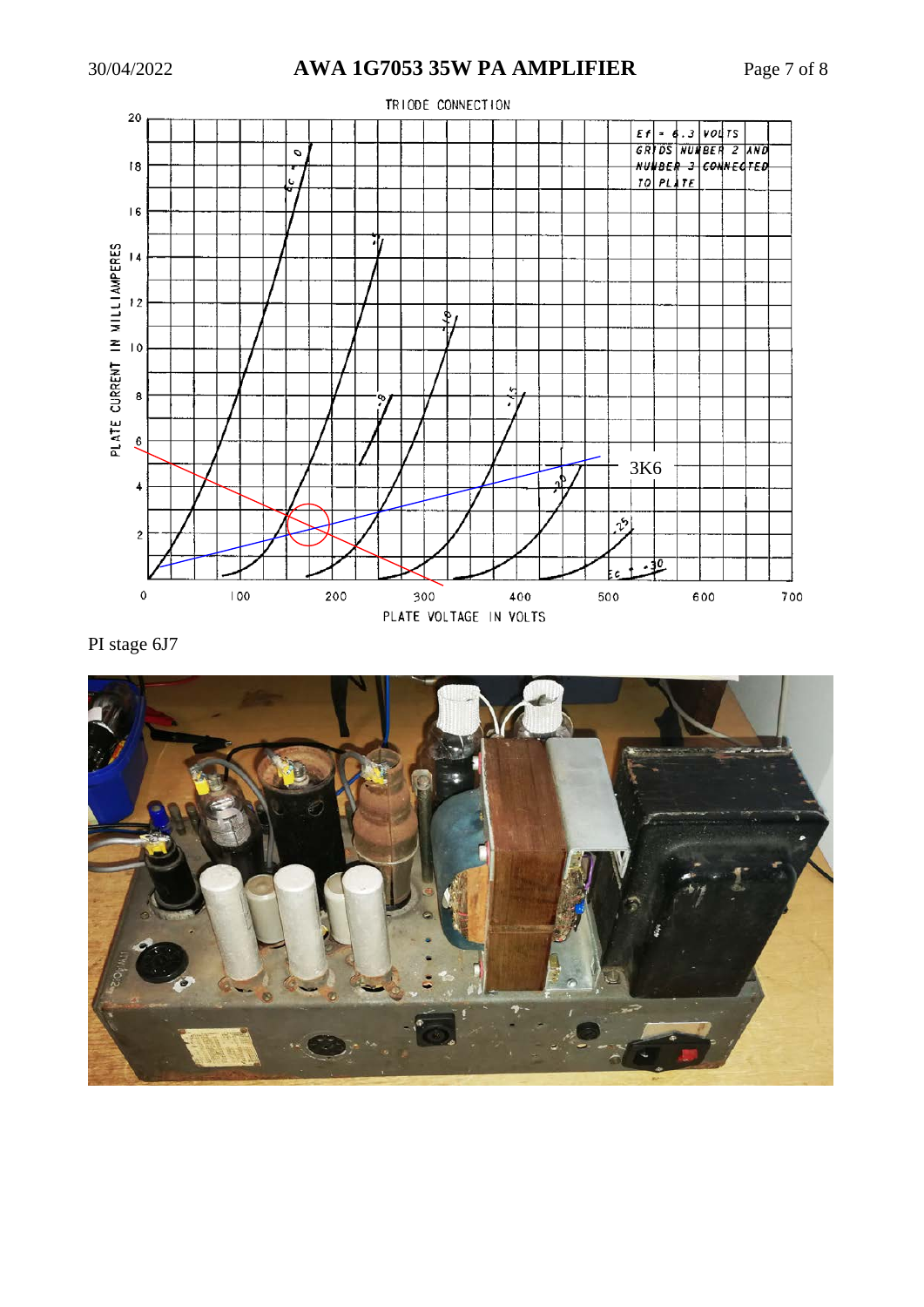

 $2<sup>nd</sup>$  stage 6J7

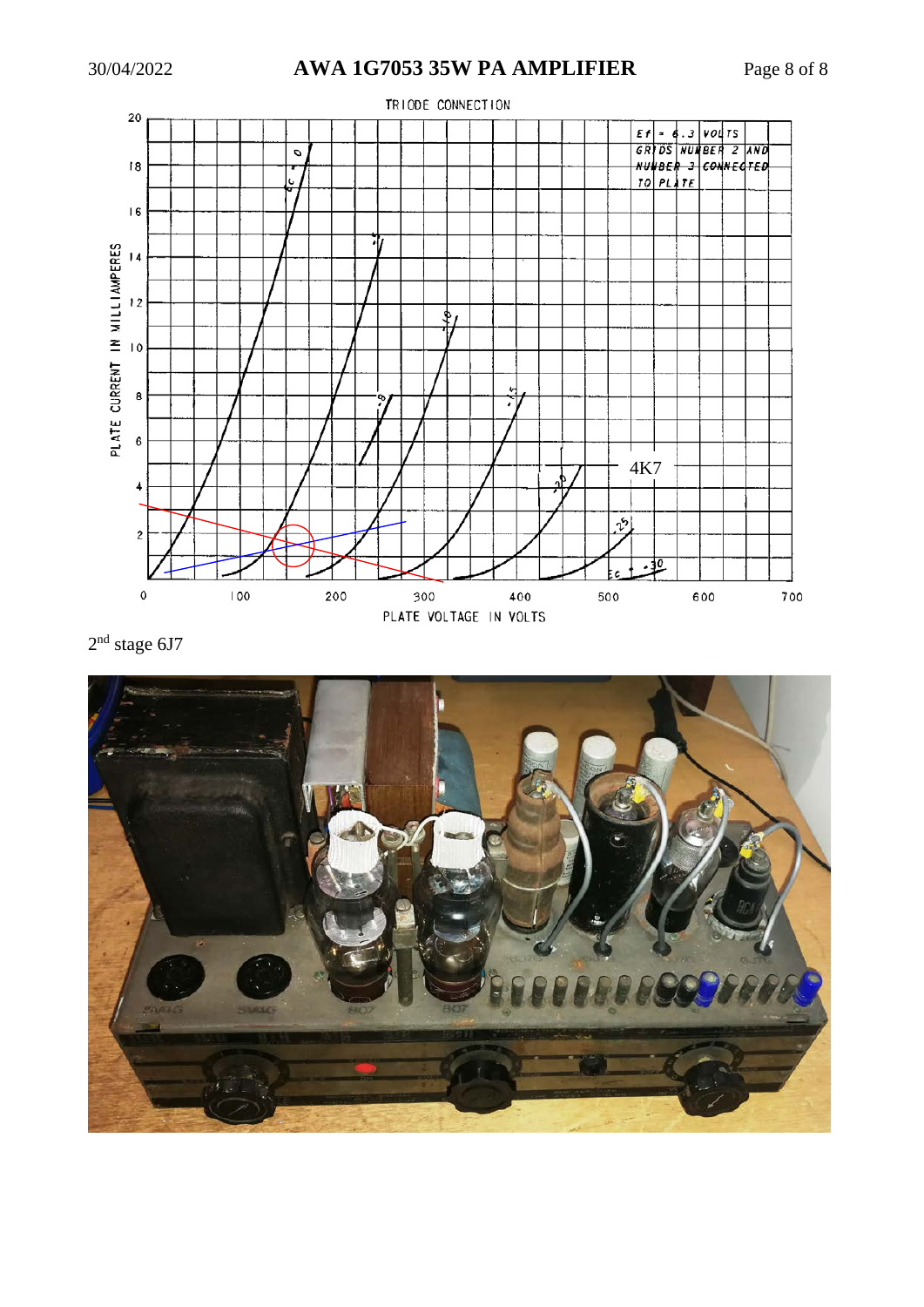